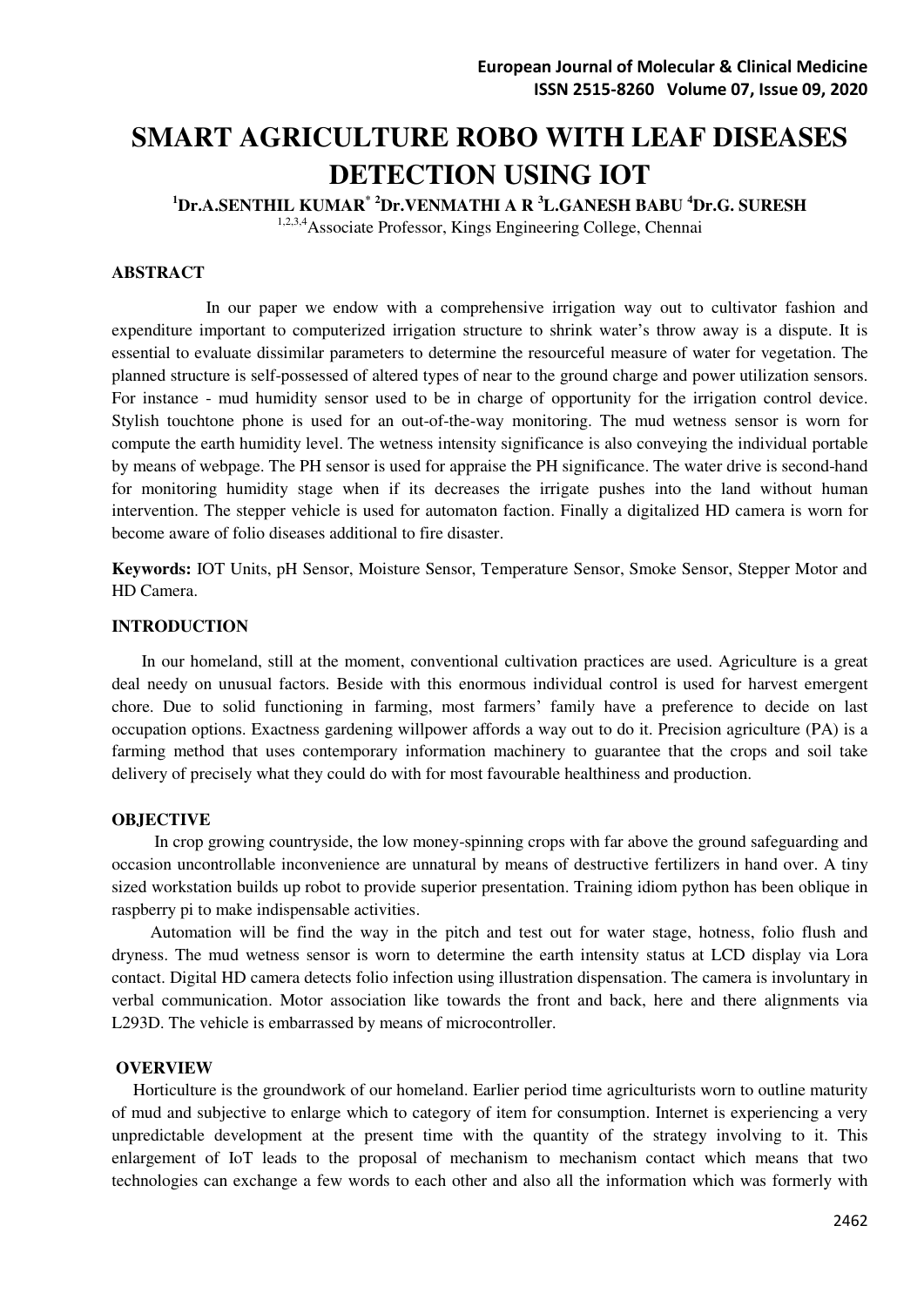secret server can now is accessible on internet so the consumer can admittance it distantly. The supervision of the irrigate scheme be capable of improve for utilize planned watering construction unit attached through cloud support statistics attainment is done. IoT helps in enhanced yield supervision, improved resource management, price tag capable agriculture, better eminence grassland monitoring etc. In our paper, we have proposed a very low consumption of energy and expenditure IoT arrangement for well-groomed crop growing monitoring the top soil humidity comfortable with the use of in-house developed sensor. In the planned set of connections provides very less energy consumptions for communication.

## **RASPBERRY PI**

 Raspberry Pi is a undersized solo - panel workstation developed in UK by Raspberry Pi organization to encourage the philosophy of mainframe discipline in schools and in embryonic countries. Innovative representation turn out to be far more fashionable than predictable sealing exterior of its intention promote such as robots.



**Figure: Raspberry Pi** 

#### **ARM vs. x86**

The workstation of the Raspberry Pi structure is a Broadcom BCM2837 system-on-chip (SoC) multimedia processor. This includes the enormous widely held of the system's apparatus together with its fundamental and graphics processing units along with the audio and infrastructure hardware, are inbuilt onto that on its own module concealed underneath the 256 MB memory chip at the midpoint of the panel. This SoC propose that makes the BCM2837 diverse to the processor bring into being in your desktop or laptop,



**Figure ARM vs. X86** 

 It is the grouping of easy RISC structural design and little down control sketch construct it to have preference more desktop chips with towering influence burden on CISC method. The ARM - based BCM2837 intelligent to activate on the bus micro-USB port. The motivation come across several heat - sinks on the gadget low power represent openly translates into extremely diminutive throw away the high temperature, even for the duration of knotty handing out responsibilities.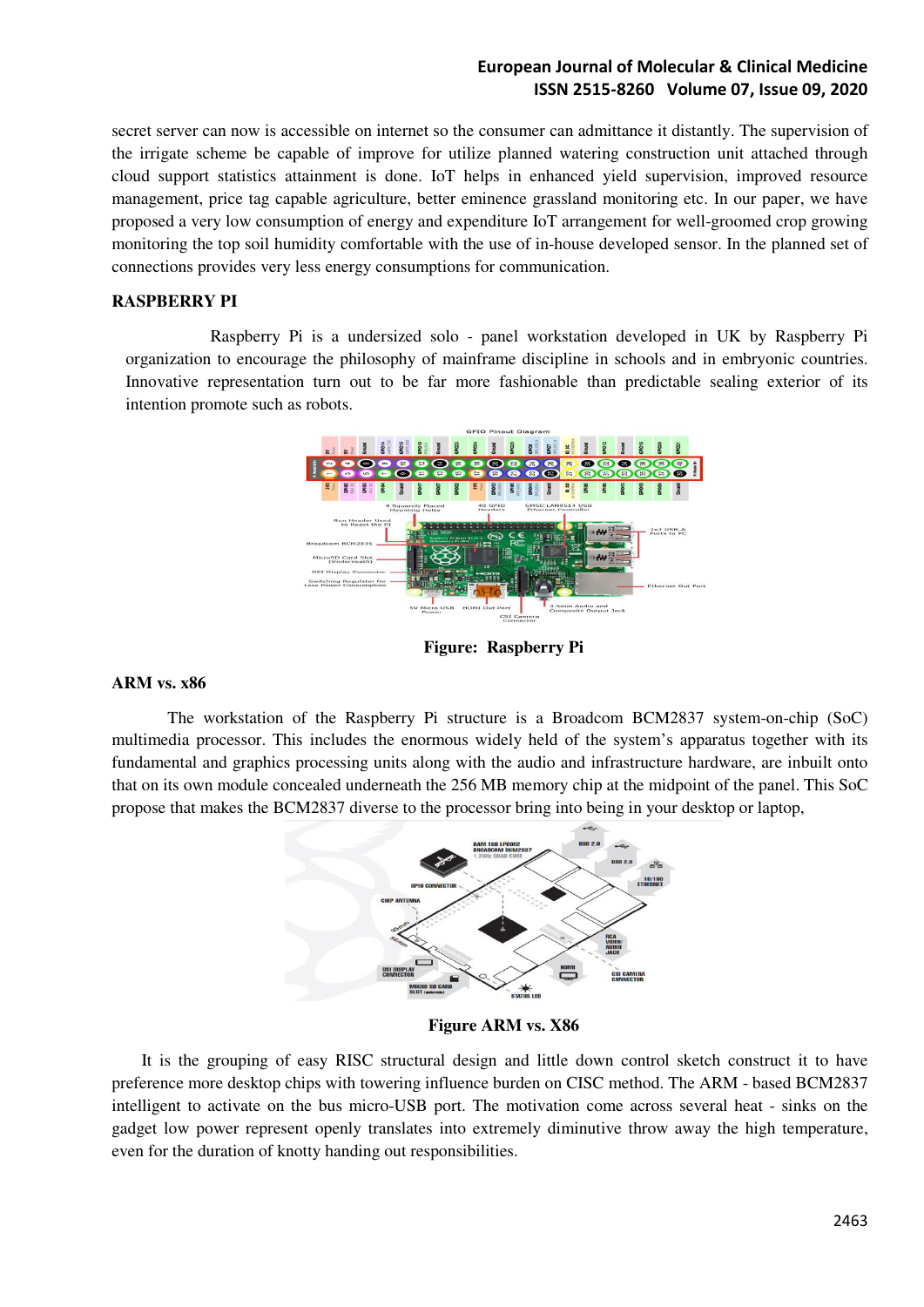## **pH SENSOR**

 In day today life it is very essential to dimension in a number of fluid substance (industrial, pharmaceutical, manufacturing, food production, etc.) is that of pH: the quantity of hydrogen ion attentiveness in a fluid solution. As a result with a small pH significance an "acid," a high pH is called a "caustic." The universal pH scale extends from 0 (strong acid) to 14 (strong caustic), by way of 7 demonstrating unpolluted water (neutral)



**Figure: pH sensor** 

#### **SOIL MOISTURE SENSOR**

Soil moisture sensors evaluate the volumetric water substance in the earth. While the unswerving gravimetric capacity of free soil humidity requires removing, freshening, and weighing of a model, soil dampness sensors compute the volumetric water substance in a roundabout way by means of some other material goods of the mud, such as electrical resistance, dielectric constant, or relations with neutrons, as a understudy for the humidity substance. The relation sandwiched between the unhurried material goods and soil dampness must be calibrated and may show a discrepancy depending on environmental factors such as soil category, warmth, or electric conductivity.



**Figure: Soil moisture sensor** 

#### **PYTHON SOFTWARE**

Python is an interpreted sophisticated training idiom designed for programme; Python offers numerous options on behalf of embryonic GUI (Graphical User Interface). tk inter is for the generally part frequently new technique. Benchmark Python boundary to Tk GUI toolkit shipped by way of Python. Python tk exhume outputs for best ever and easiest technique to craft GUI applications. Creating a GUI by means of tk lay to rest is a trouble-free chore.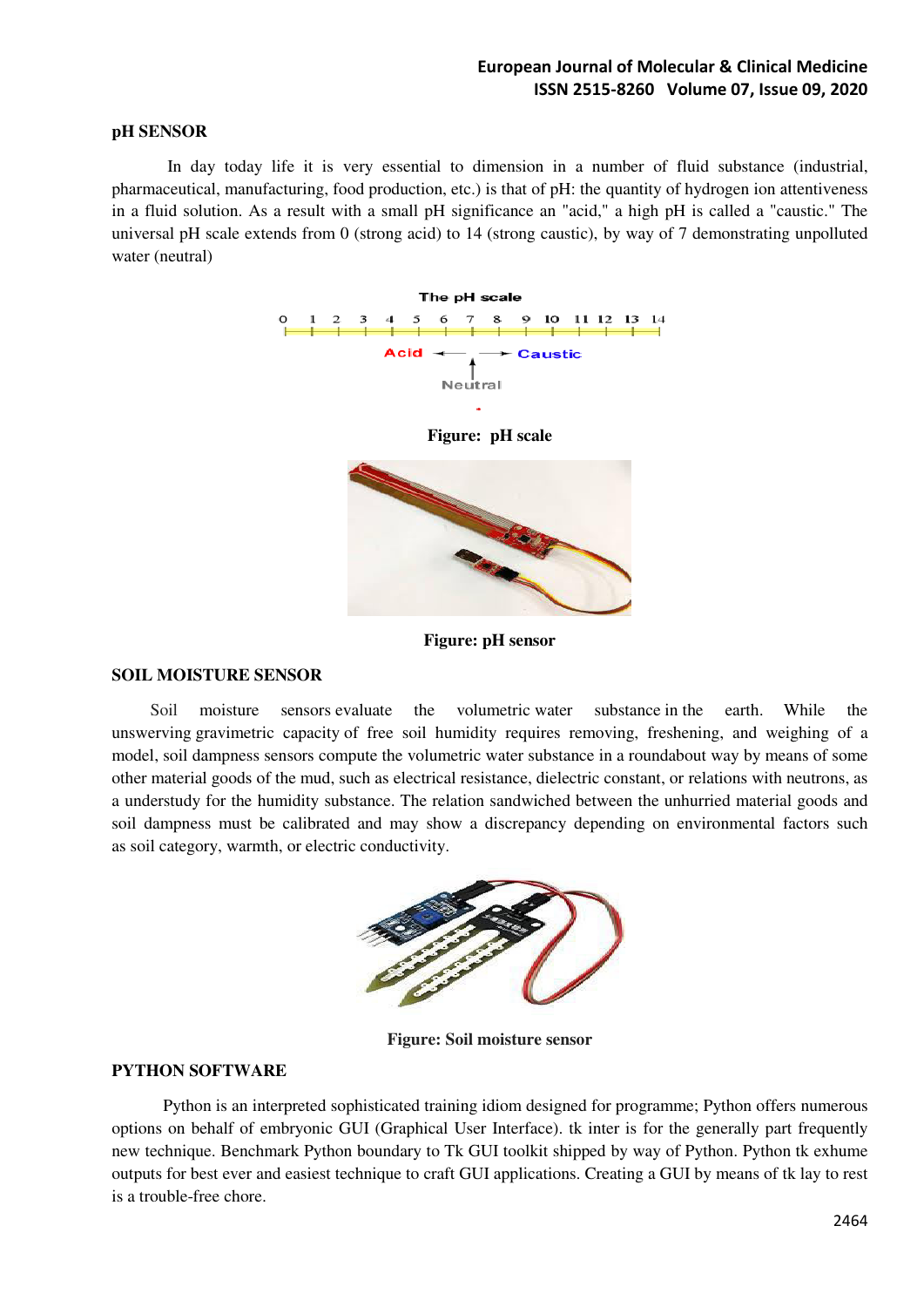#### **PYTHON LIBRARIES**

since of March 2018, th[e Python Package Index](https://en.wikipedia.org/wiki/Python_Package_Index) (PyPI), the authorized ordnance for third - party Python software contains in excess of 130,000 packages by means of a extensive collection of functionality.

#### **IMAGE PROCESSING USING OPENCV IN PYTHON**

 Illustration dealing out is the development of manipulating pixel statistics to instruct of a appropriate for computer visualization applications or to make it fitting to nearby it to humans. For instance, varying intensity or distinguish is a likeness dealing out mission which formulate the representation visually satisfying for humans or appropriate for supplementary dealing out for a confident computer visualization purpose.

#### **READ AN IMAGE**

First a sample image in which processing is to be applied is to be read. It's done using a pre-defined Python function: CV2. imread().The sample image should be available in current folder or the full location of the image is to be mentioned as an argument. For reading an image, we can use functions like imread color, imread grayscale, imread unchanged etc.

#### **INTERNAL BLOCK DIAGARM**

The building block drawing of our proposed method is moderately straightforward which has a small number of fundamental apparatus but it is to a certain extent well-organized producing grades as mandatory.



#### **WORKING PRINCIPLE:**

In farming grassland, the low beneficial crops through elevated preservation along with instant unbearable inconvenience can be solved by means of robots. Farmer is exaggerated by means of dangerous fertilizers to supply, consequently robots be replaced at this juncture in the direction of break away as of farmers this scheme. During this manuscript, a recognition - tag sized workstation raspberry Pi be worn just before enlarge automaton towards furnish enhanced presentation. Encoding verbal communication Python have is implicit within Raspberry Pi on the way to compose indispensable performance. Consider (moisture, colour, and temperature) be monitor by means of robot and convey the significance via GSM equipment) in the direction of cultivator acquire essential accomplishment.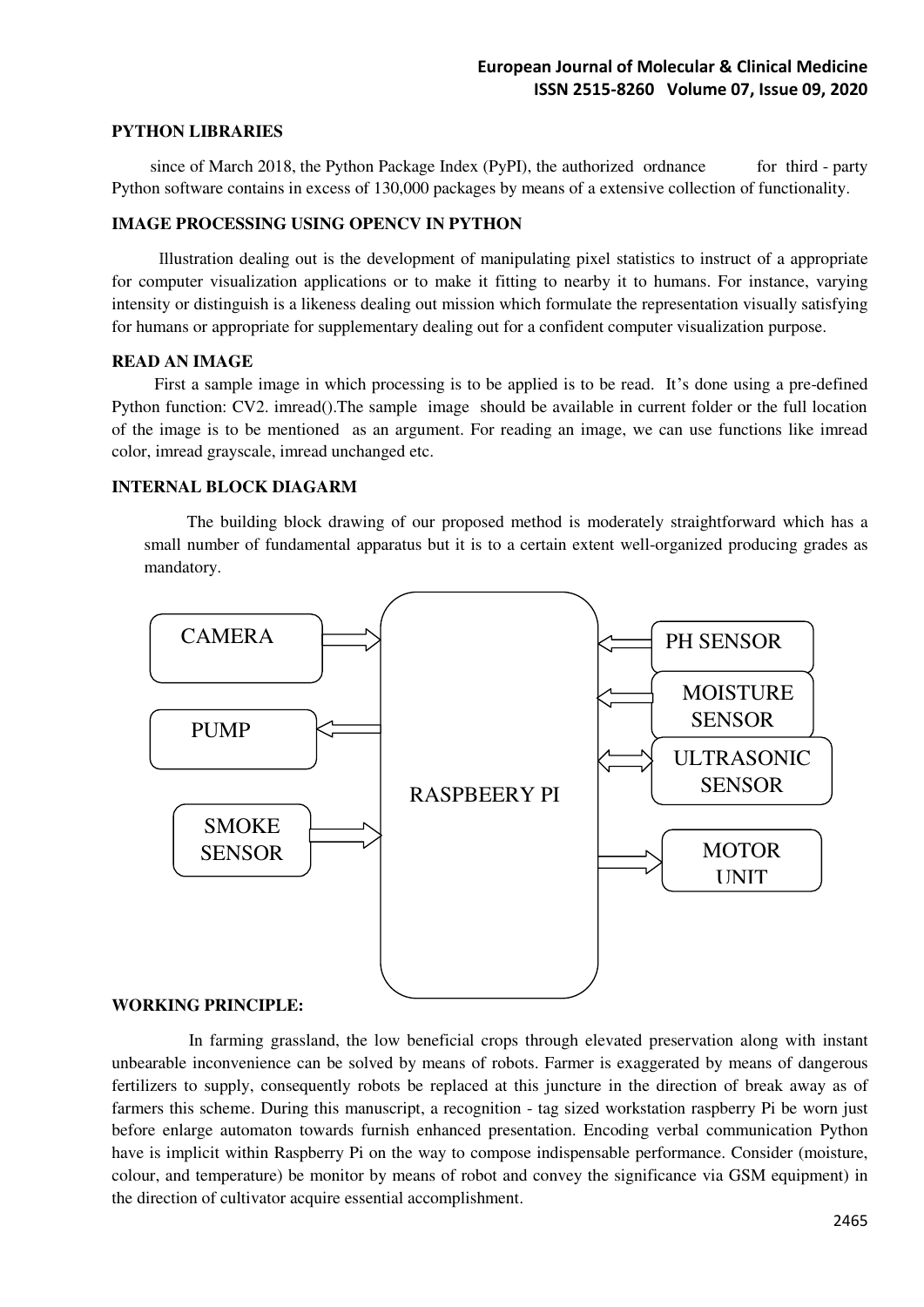Based on significance planter resolve take steps designed for farmer organize. Robot motivation is real navigate into grassland in addition to make sure in favour of irrigate stage, warmth, folio shade, wetness. Map-reading be prepared by means of intelligent sensor. From folio shade automaton self-control scatter taking place. Irrigate intensity be stumpy within ground followed by means of GSM apparatus significance dispatch towards former number in the direction of toggle scheduled motor self-control be present switched on without human intervention .

 Consequently cultivator resolve to do something and this give you an idea with reference to how without difficulty the farmer can give attention to on one-time farms or previous installation through excursion in front of a defeat in this scrupulous playing field. Winding up is Raspberry Pi is worn for far above the ground concert and reflection dealing out in IOT board. Appropriate think about neighbourhood grave possessions lying on vegetation along with outstanding headed for particular manufactured goods superiority or production is unnatural.

 Uncovering of place in the ground infection from beginning to end a quantity of involuntary performance is favourable at the same time as bulky occupation monitoring and at extraordinarily near the beginning phase itself it become aware of the symptoms of infection wealth as soon as they become visible on place in the ground vegetation.

 Our algorithm designed for likeness segmentation performance worn intended for involuntary exposure seeing that taxonomy place in the ground folio infection and investigation on dissimilar sickness cataloguing method that can be used for place in the ground ailment recognition.

 Plant virus has crooked keen on a predicament as it can be capable of basis considerable decrease in mutually excellence and measure of cultivation commodities. Habitual revealing of plant infection is an indispensable follow a line of investigation to subject matter as it may perhaps demonstrate do good to monitoring bulky fields of crops, and thus without human intervention become aware of the symptoms of infection as almost immediately appear on plant foliage.

 The residential dealing out proposal has four most important ladder, initial a shade renovation configuration designed for participation RGB representation be fashioned, Subsequently bottle green pixels be wearing a veil along with standing apart by means of unambiguous entrance significance followed by segmentation course of action, the consistency information be compute on behalf of constructive segments, at long last extracted description be approved all way through the classifier.

#### **Leaf Disease Detection and its Social Impact**

 Agribusiness obligatory the fidelity of abundant habitual positive feature together with land, water, and environmental circumstance, The eminence and quantity of distinguishing positive feature has immoral right the way through the natural life for the reason that of economic issues interconnected with long-drawnout expenditure of statistics and deteriorating arable farm remuneration forever and a day flagging land, manual labour, capital, and ecological subject, for paradigm, soil and water blemish putting the appropriateness exclusive of bounds horticulture manoeuvre at opportunity. The elucidation for this is to hold in your arms the savoir-faire agribusiness agenda in illumination of IOT with be of assistance farming direction and enlargement of commodities together with less exploitation of water, nourishment and insect killer.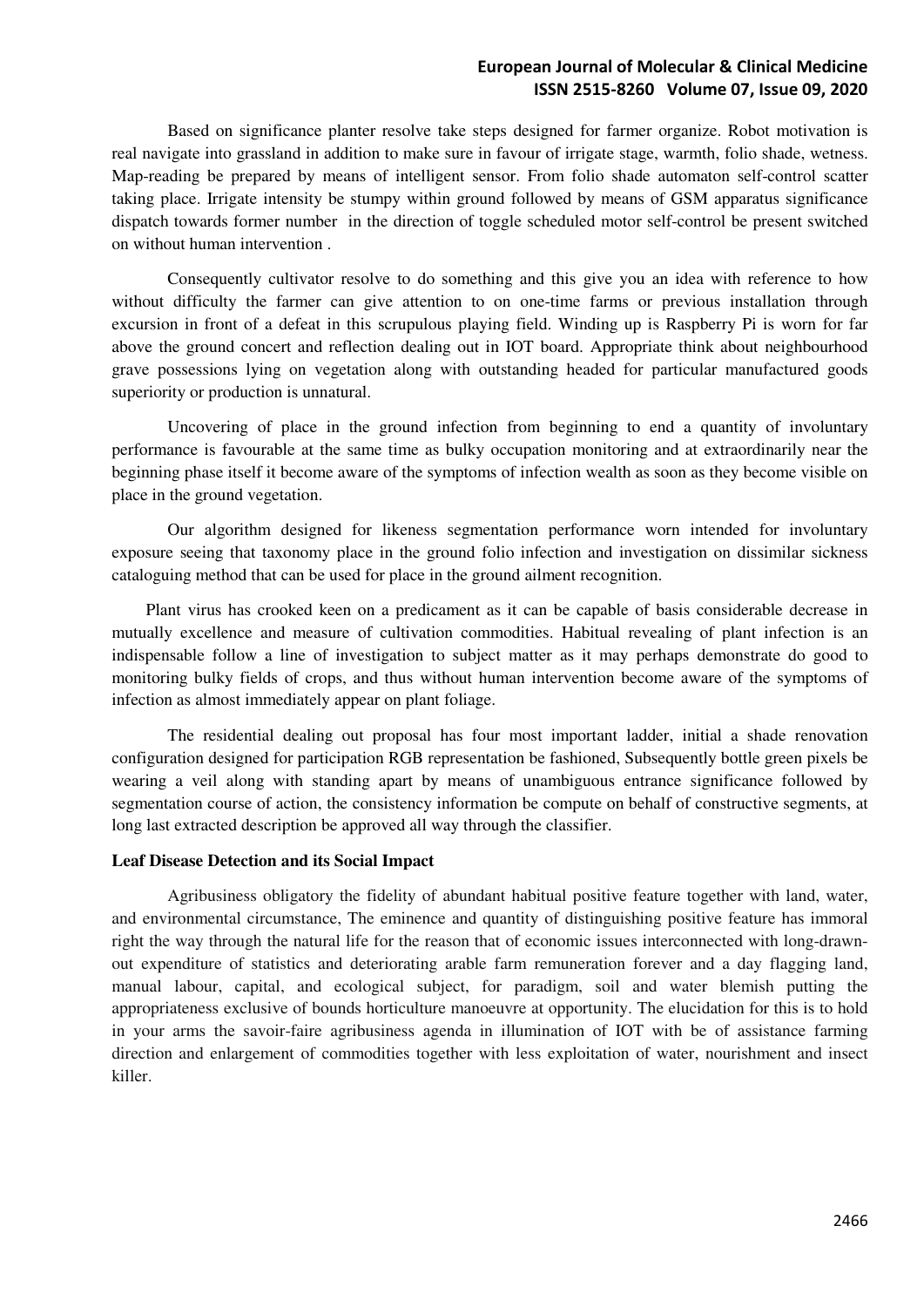

**State of Art of Agriculture Monitoring System with Leaf Disease Detection** 



#### **CONCLUSION**

We bring to a close with the intention of easy to activate bot. consequently battery be capable of real reenergized effortlessly worn next to several occasion. Descriptions like pH have power over, earth dryness, camera as well as motor drive have be personalized along with incorporated in a particular packed together bot. subsequently whichever anomalous circumstance occurs it's self-control be detected throughout buzzer beep.

 The digitalized HD camera is worn on behalf of become aware of the vegetation if it is high-quality or irregular folio. If leaf is unnatural by several diseases then the camera will identify and put in the picture to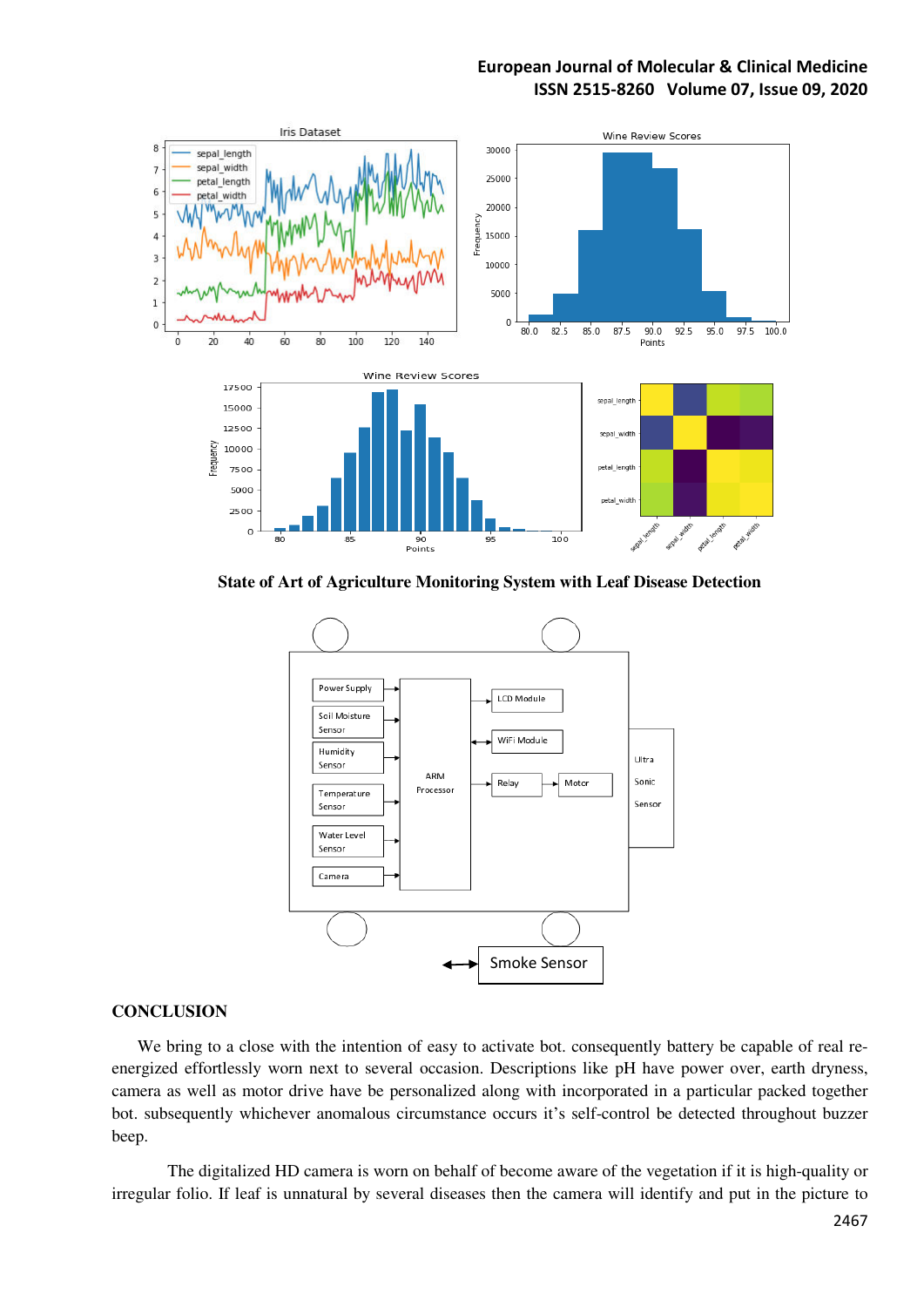famer which category of infection is precious in the folio at that moment planter to acquire crucial accomplishment.

 If water intensity is stumpy in the meadow in that case by means of GSM equipment communication resolve be present dispatch towards former GSM digit in the direction of exchange taking place of motor self-control be real switched on without human intervention. One-time constraint resolve survive notify in the midst of relevant sensors and communication strength of character subsist triggered towards cultivator.

## **APPLICATION AND FUTURE SCOPE**

 Supercomputer hallucination further than reflection dispensation helps to get hold of appropriate in sequence from descriptions and formulate the decisions based on that in sequence. In previous style, mainframe visualization is manufacturing the workstation to distinguish as humans act.

 Computer vision has still not attained a level wherein it can be directly put into use to solve life problems, as it is still in its developmental phase. With passing years and rigorous pace at which research is being done, Computer Vision or to be precise, Object detection will be completely omnipresent. Computer Vision is a sub-part on Machine Learning. Some common and widely used applications of object detection are:

- Accounting Number of Objects
- Automobile Spotting
- **Biometric Detection**
- Medical Diagnosis
- Supervision
- **Machine Man Communication**

#### **REFERENCES**

1. M. Monica, B. Yeshika, G. S. Abhishek, H. A. Sanjay and S. Dasiga, "IoT based control and automation of smart irrigation system: An automated irrigation system using sensors, GSM, Bluetooth and cloud technology," 2017 International Conference on Recent Innovations in Signal processing and Embedded Systems (RISE), Bhopal, 2017, pp. 601-607. doi: 10.1109/RISE.2017.8378224

2. S. B. Saraf and D. H. Gawali, "IoT based smart irrigation monitoring and controlling system," 2017 2nd IEEE International Conference on Recent Trends in Electronics, Information & Communication Technology (RTEICT), Bangalore, 2017, pp. 815-819. doi: 10.1109/RTEICT.2017.8256711

3. Maddocks, A., Otto, B. and Luo, T. (2018). The Future of Fresh Water | World Resources Institute. [online] Wri.org. Available at: http://www.wri.org/blog/2016/06/future-fresh-water [Accessed 27 Aug. 2018].

4. Wri.org. (2018). Ranking the World's Most Water-Stressed Countries in 2040 | World Resources Institute. [online] Available at: http://www.wri.org/blog/2015/08/ranking-world%E2%80%99s-mostwater-stressedcountries-2040.

5. World Bank. (2018) Water in Agriculture [online] Available at: https://www.worldbank.org/en/topic/water-in-agriculture.

6. Fader M et al., "Internal and external green-blue agricultural water footprints of nations, and related water and land savings through trade," Hydrol. Earth Syst. Sci. Discuss., vol. 8, no. 1, pp. 483–527, 2011, doi: 10.5194/hessd-8-483-2011.

7. Väinö Kelhä, Yrjö Rauste and Alessandra Buongiorno- 'Forest Fire Detection by satellites for fire control'.

8. Tawanda MAnyangadze-'Forest Fire Detection for near real-time monitoring using geostationary details'- International Institute for Geo-information Science and Earth Observation- March 2009.

9. Osamah Ibrahim Khalaf, Ghaida Muttashar Abdulsahib, Noor Abdul Khaleq Zghair-'IOT fire detection system using sensor with Arduino'- 13 September 2019.